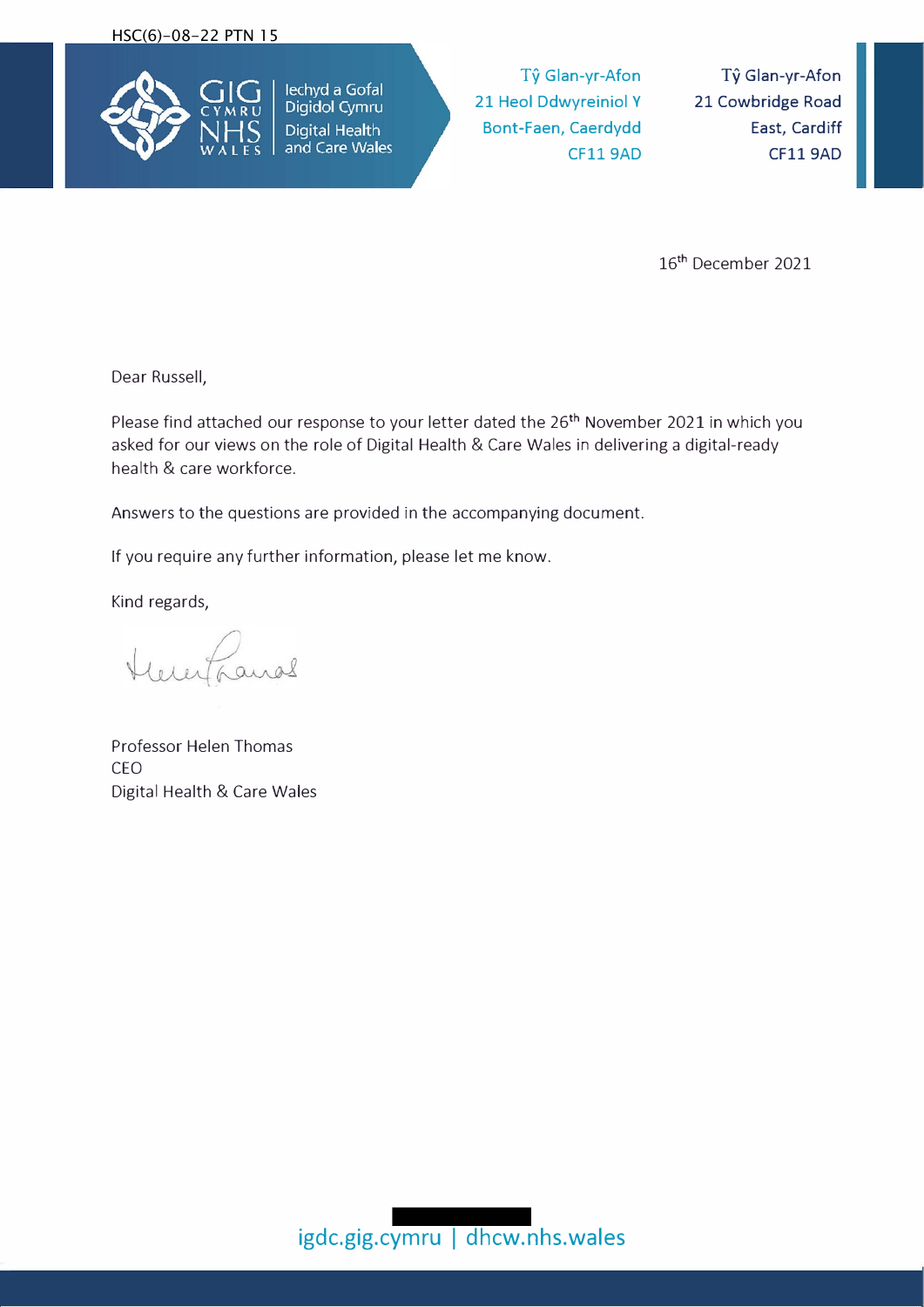

*One of the seven key themes which underpins the joint strategy: A Healthier Wales: our workforce strategy for health and social care is to build* a *digitally-ready workforce by 2030. To achieve this, the health and social care workforce will need to be fully supported.* 

*During the evidence session, HEIW told us that they are working with partners, including Digital Health and Care Wales, to ensure that the infrastructure is aligned with expectations and ambitions. In terms of training, HEIW noted that this work included:* 

- A digital skills and capabilities framework, including a self-assessment tool, *which is being piloted with allied health professional workers to allow them to* assess *where they are and what sort of training that they need.*
- *Other training, which we were told was being "rolled out and delivered through our partner, DHCW".*
- **1. How are the workforce's current digital skills and capabilities and the future skills and capabilities requirements being assessed? What other methods are being considered in addition to the self-assessment toolkit being piloted with allied health professionals?**
- The digital skills and capabilities framework, including self-assessment tools, is being taken forward by HEIW as part of their digital readiness programme. This will provide the national capability to test the digital skills of the NHS Workforce through a self-assessment, and once completed will signpost individuals to suitable resources to improve their skills.
- DHCW are supportive of the model and have been involved in the initiation workshop which took place in July 2021. This work aligns with the associated packages of work which Welsh Government has prioritised including:
	- o The priorities of Digital Communities Wales, funded by Welsh Government, on ensuring patients and the public can access digital services in health and care settings
	- o An independent review of the digital and data profession within NHS Wales, known as the Digital Workforce Review. The Review is being undertaken by the Federation of Informatics Professionals (FEDIP) and supported by DHCW to put in place a shared definition and common framework for the profession and undertake analysis into the key areas of demand which need to be addressed in the short, medium and long term.
- Welsh Government approved the use of the Digital, Data and Technology (DDaT) Plus' framework in December 2021 as an outcome of the Review's first phase. DDaT is a framework developed by the Government Digital Service and covers a wide range of technology roles such as software developers and data scientists. The 'plus' element will reflect the additional aspects which are found in health and care settings and not included in the main DDaT framework, such as

# igdc.gig.cymru | dhcw.nhs.wales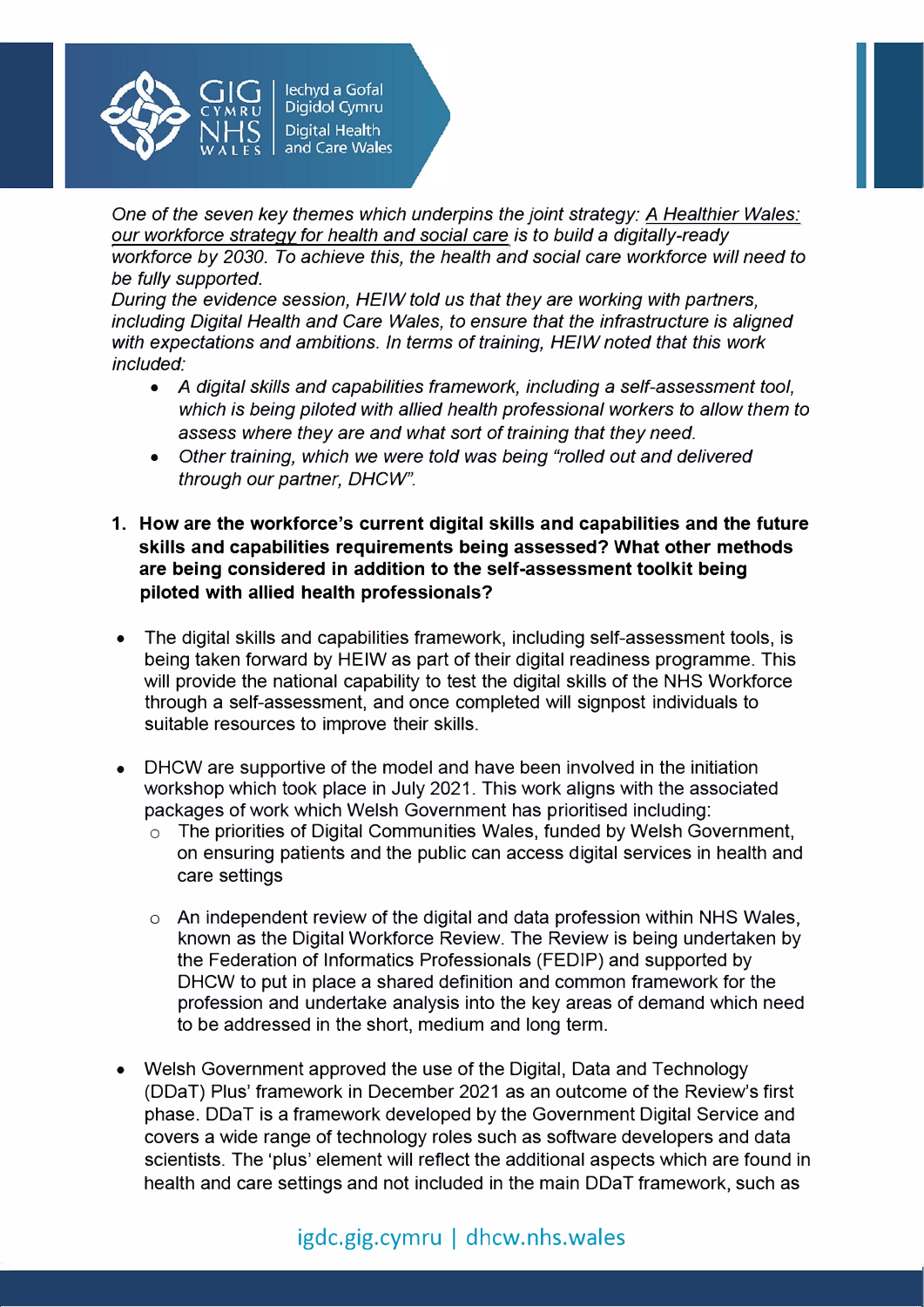

clinical coding and informatics. Other areas such as Cyber Security are being developed by UK Government's recently established UK Cyber Security Council (CSC) and DHCW, HEIW and Welsh Government officials will work alongside the UK CSC to ensure that these skills and competencies are also signposted to within the framework.

• National programmes and projects where DHCW are the lead organisation also consider the skills requirements of the workforce in their work. For example, within the Welsh Nursing Care Record (WNCR) programme, the team carried out baseline assessments on the digital skills and capabilities of the workforce, which were then considered in the planning and implementation of the programme, and actions such as providing training has addressed any identified skills gaps. In addition, DHCW undertakes an organisational wide annual training need analysis which identified continued and new priorities for training investment, and these are facilitated as part of the organisation's annual training activities

## **2. Could you explain your role in meeting the training needs identified through such skills and capabilities assessments?**

• Once the self-assessment tools are launched, it is expected that they will be used prior to implementation of any new digital programme to assess the readiness of the workforce. Tailored support will then be put in place, based on an analysis of those results.

DHCW already provide access to training, some examples are below:

- We have provided our teams with on-line technical training materials
- As part of our Office 365 rollout, we have provided relevant on-line learning materials to all users in NHS Wales
- We have funded a number of specific training courses for DHCW staff

### **2a. Are you confident that the right training opportunities are available to support the health and social care workforce to become digitally ready?**

- There is still further work to be done in this area, as the potential for digital transformation over the next few years is great. There are a number of training courses and support available to increase digital and data skills, some examples include:
	- A review by HEIW of postgraduate qualifications relating to digital;
	- A joint review of health informatics apprenticeships in NHS Wales by DHCW and HEIW, in partnership with wider users and providers;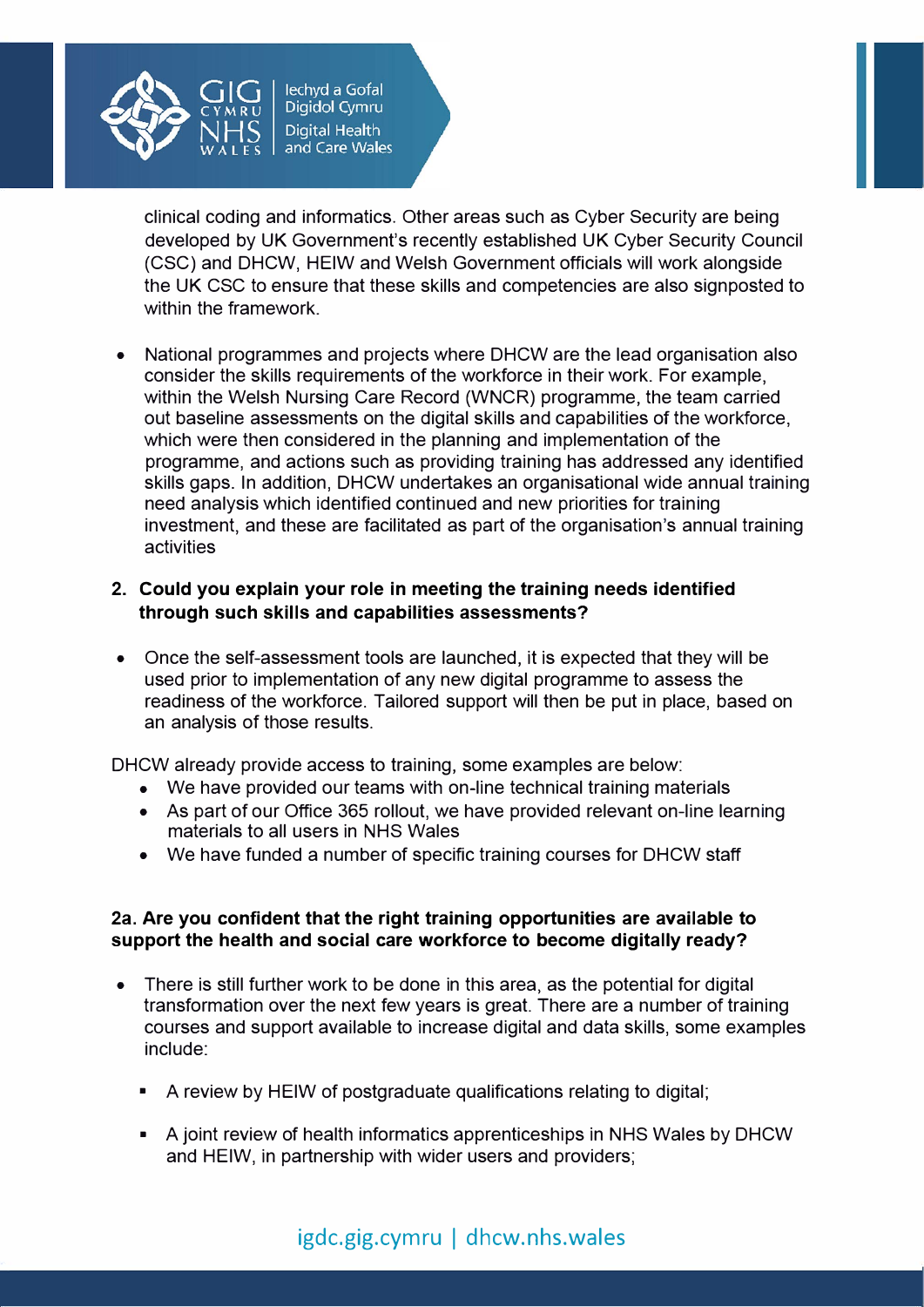

- DHCW, in partnership with the Wales Institute for Digital Information (WIDI), are supporting existing staff and newly employed apprentices with study opportunities, funded through Welsh Government initiatives. These part-time qualifications range from level 3 course in Health Informatics through to Digital degrees;
- DHCW are also partnering with a number of external training agencies which provide a wide range of professional vocational courses that could be relevant to DHCW's staff across Wales. Professional courses available include both technical and non-technical subjects and offer a range of qualification levels;
- These training opportunities will be collated together as part of the digital capabilities self-assessment tool, where users will be able to easily find information on the range and scale of courses available;
- DHCW, HEIW, and Welsh Government are proactively working together to plan how the workforce elements of the proposed refresh to the 2015 digital and data strategy for health and care in Wales *'Informed Health and Care'* can be supported by a workforce oversight group. It is suggested that this group will provide advice and leadership in relation to the digital workforce;
- Cyber resilience is a key challenge within health settings and falls under the UK Government Network and Information System (NIS) Regulations. Welsh Government in collaboration with the National Cyber Security Centre (NCSC) has created a development session for NHS Wales Boards which is being rolled out across NHS Wales organisations. The feedback to date has been extremely positive.
- DHCW has facilitated online training on Cyber Security via the Electronic Staff Record (ESR) platform.
- DHCW develop and supply a range of training content and support on national digital systems to NHS provider organisations, with responsibility for implementation sitting with the provider organisation.

## **Investment in digital infrastructure and a digital ready workforce**

*One of the areas of concern highlighted in written evidence from stakeholders to inform the oral evidence session was investment in digital infrastructure and the development of* a *digital ready workforce. Concerns were also raised regarding the lack of financial detail and clarity associated with the strategy.* 

- **3. Please provide details of what assessments have been made of the additional investment (financial and staff time) required for**
	- **i) digital infrastructure and**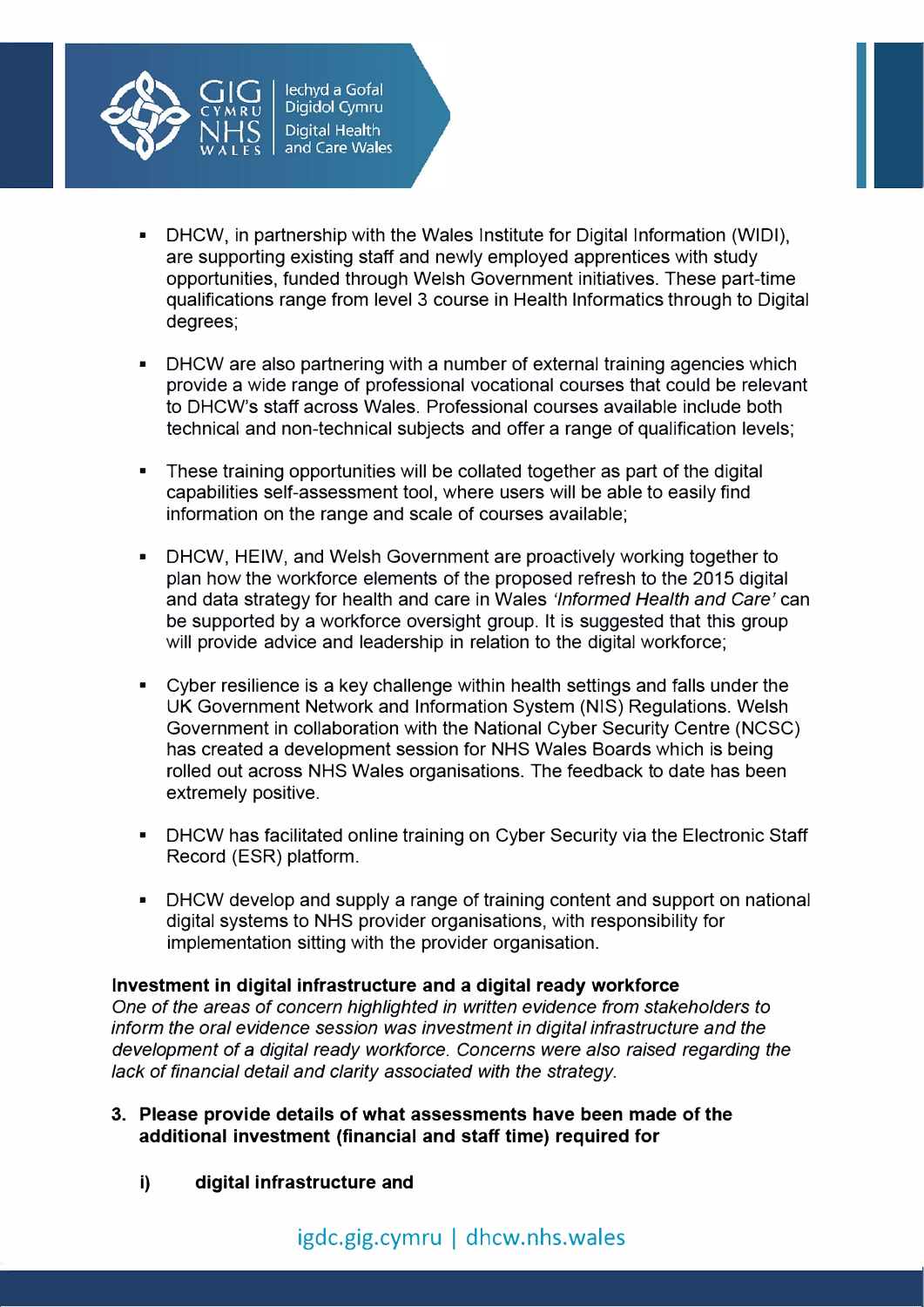

- **ii) training to ensure that the health and social care workforce is prepared and able to adopt new technologies and harness innovation.**
- The All-Wales infrastructure Programme (AWIP) builds on the findings of the all-Wales independent review into IT infrastructure, completed in February 2020, and aims to develop common standards and principles across NHS Wales for all aspects of digital infrastructure such as the use of cloud, digital identity management and digital networks. These principles and standards will be underpinned by detailed roadmaps to support digital professionals to implement them. Aligning security and information governance are important to making sure users can utilise digital services safely and efficiently.
- The Digital Workforce Review has recently completed its first phase, identifying a framework to define and analyse the digital workforce. This will be followed by an assessment of the size and makeup of the profession in NHS Wales, which will report by March 2022. The social care workforce will be scoped in phase three, and a workforce plan to identify actions to support the digital workforce in the short, medium and long term will be completed by the end of the summer term.
- In addition to funding the Digital Workforce Review, Welsh Government through the Digital Priorities Investment Fund (DPIF) are funding the following activity:
	- o Programme support for the digital skills and capabilities framework programme run by HEIW;
	- o Training on the importance of user-centred design of services is being developed by the Centre for Digital Public Services (COPS) to support NHS Wales Boards;
	- o Welsh Government officials are working with cyber security leads across NHS Wales and the NHS Wales Cyber Resilience Unit to secure licences for all NHS Wales staff to gain a foundational understanding of cyber resilience to aid in keeping systems safe from attempted attacks such as phishing;
	- o In addition, via the NHS Wales Cyber Resilience Unit, dedicated training for clinicians and cyber security leads in NHS Wales is being developed to support health settings in understanding their obligations under the NIS Regulations;
	- o Working with NHS Wales partners, the University of South Wales (USW) has launched a Digital Transformation Intensive Learning Academy in December 2021 to develop leaders in health and social care to deliver more effective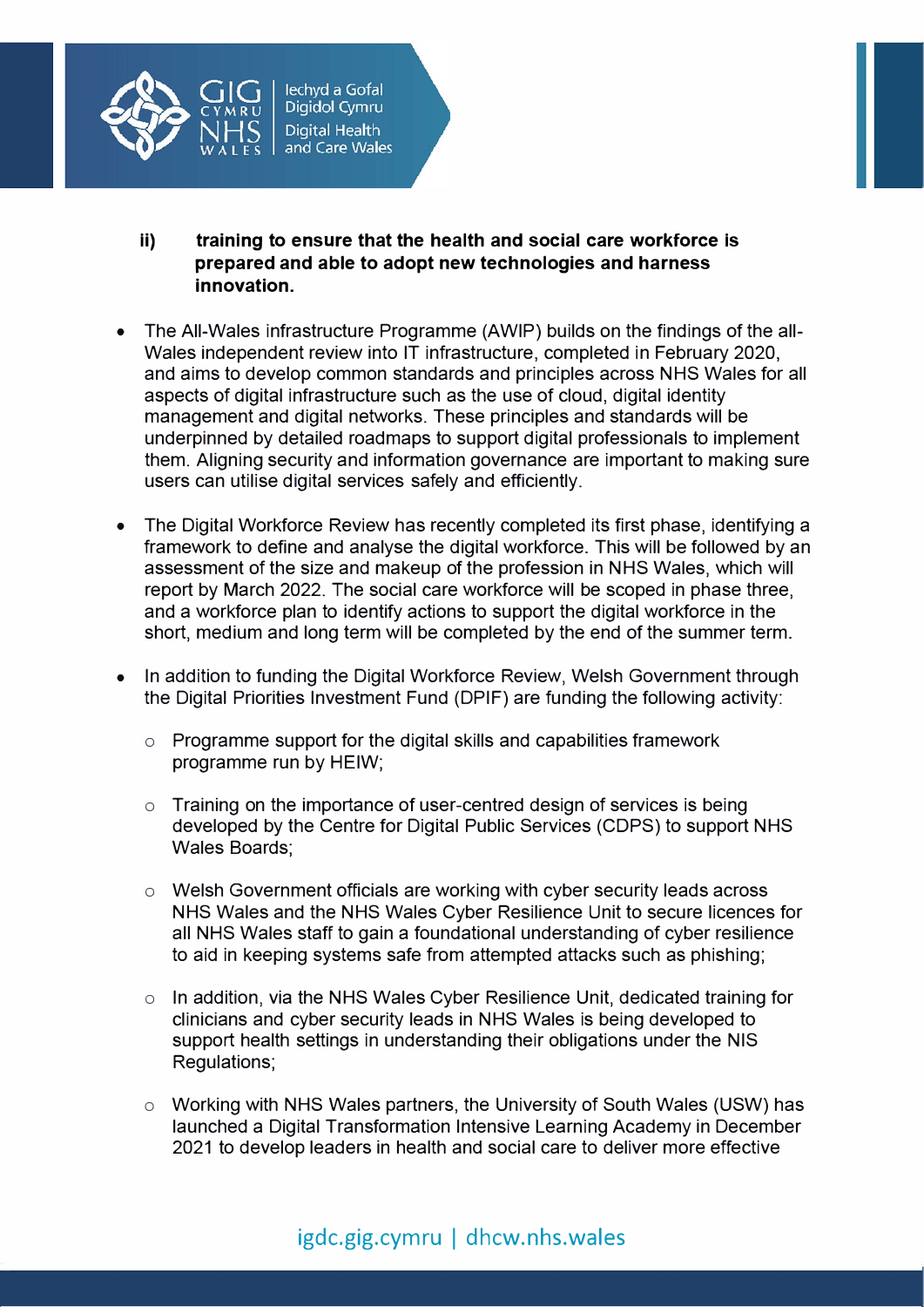

and efficient services to patients. This is part-funded by Welsh Government via the DPIF and aims to provide a range of flexible courses that include postgraduate and doctorate level opportunities covering Leading Digital Transformation;

 $\circ$  The DPIF also funds Digital Communities Wales; a programme led by the Wales Co-operative Centre to reduce digital exclusion in Wales so everyone has the skills, access and motivation to be a confident user of digital technology, which will be vital as digital technologies become more widely adopted in health and care settings.

#### **Smaller health and social care providers**

*HEIW acknowledged during the evidence session that experience across health and social care of access to IT and digital technologies is mixed, and added that: "Obviously COVID has accelerated the deployment of digital approaches, and we've got to be really sure that we don't leave people behind* as *we rush to grab the latest bit of kit or technology."* 

- **4. Please outline your views on the level of risk that smaller health or social care providers could be left behind when it comes to digital transformation compared to larger NHS organisations, and how this risk is being mitigated**
	- Typically, the risk can relate to the investment ask in both monetary and staff capacity/skillset terms - smaller organisations are unlikely to have access to inhouse expertise. At a time where significant resource is allocated to covid response as well as maintaining core business activity the ring fencing of time to support transformational endeavours can be problematic. Whilst the case for financial investment can be justified on a strategic and benefits basis there remains a risk to these smaller organisations in terms of manpower and skillset to drive change. A mitigating action could be the establishment of a Health and Social Care Digital Change Hub/Network to provide the necessary expertise, support and guidance along the transformation journey. This would aid in embedding and sustaining the relevant skills for the required pace of change.
- From a digital transformation perspective the Digital Priorities Investment Fund includes primary and community care services, which are managed as part of a whole system approach.
- Of note Digital Health & Care Wales provides a fully managed and supported service to general practice including desktop and printing services, and the Choose Pharmacy programme has driven wider adoption of digital services in community pharmacy across Wales.

•